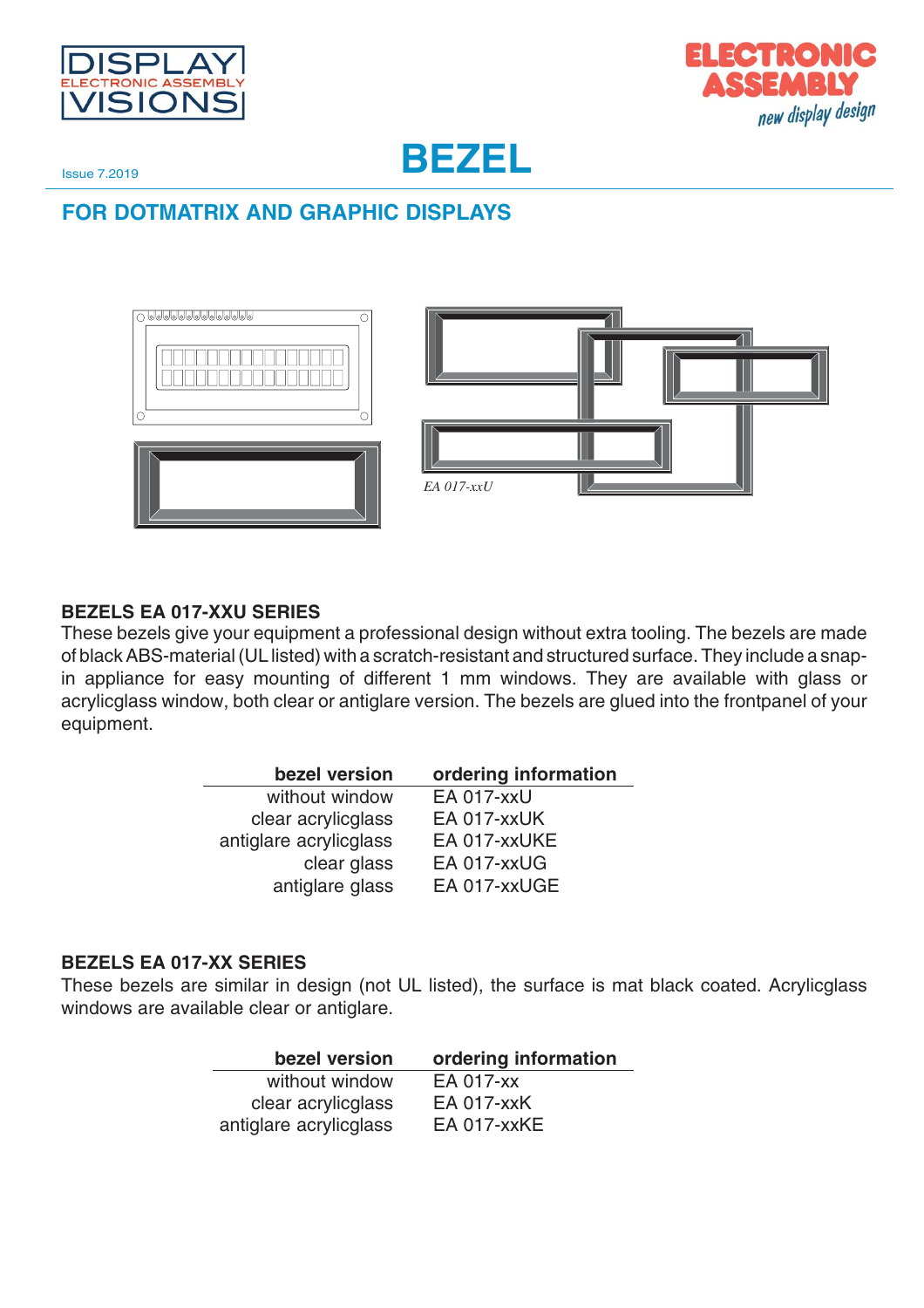

EMRLY

new display design

### **BEZELS FOR DOTMATRIX MODULES EA 017-xxU AND EA 017-xx SERIES**



| Ordering    |              | viewing area |            | bezel size |            | cutout    | studs | matching Icd-module |         |
|-------------|--------------|--------------|------------|------------|------------|-----------|-------|---------------------|---------|
| information | $\mathsf{A}$ | B            | C          | D          | E.         | F         | G     | dotmatrix / graphic |         |
| EA 017-1U   | 63,5 12,8    |              |            | 79,5 25,0  |            | 69,7 19,2 | 74,5  | EA 7161-A           | 1x16    |
| EA 017-2U   | 60,0 14,8    |              |            | 76,0 27,0  |            | 66,2 21,2 | 71,0  | EA 7162             | 2x16    |
| EA 017-3    | 131,5 13,0   |              | 147,5 25,2 |            | 137,7 19,4 |           | 142,5 | (EA 7321)           | 1x32    |
| EA 017-4U   | 153,0 14,8   |              | 169,0 27,0 |            | 159,2 21,2 |           | 164,0 | EA 7402             | 2x40    |
| EA 017-5    | 140,0 15,8   |              | 156,0 28,0 |            | 146,2 22,2 |           | 151,0 | EA 7322-B           | 2x32    |
| EA 017-6U   | 98,5 12,8    |              | 114,5 25,0 |            | 104,7 19,2 |           | 109,5 | EA 7161-E           | 1x16    |
| EA 017-7U   | 81,5 17,2    |              |            | 97,5 29,4  |            | 87,7 23,6 | 92,5  | EA 7202             | 2x20    |
| EA 017-8U   | 60,8 24,2    |              |            | 76,8 36,4  |            | 67,0 30,6 | 71,8  | EA 7164             | 4x16    |
| EA 017-9U   | 75,0 24,2    |              |            | 91,0 36,4  |            | 81,2 30,6 | 86,0  | EA 7204             | 4x20    |
| EA 017-10U  | 131,0 38,0   |              | 147,0 50,2 |            | 137,2 44,4 |           | 142,0 | EA 7240-6           | 240x64  |
| EA 017-12U  | 97,4 22,4    |              | 113,4 34,6 |            | 103,6 28,8 |           | 108,4 | EA 7162-B           | 2x16    |
| EA 017-13U  | 145,0 28,0   |              | 161,0 40,2 |            | 151,2 34,4 |           | 156,0 | EA 7404             | 4x40    |
| EA 017-14U  | 92,0 14,8    |              | 108,0 27,0 |            |            | 98,4 21,2 | 103,0 | EA 7242             | 2x24    |
| EA 017-15U  | 68,0 68,0    |              |            | 84,0 80,2  |            | 74,2 74,4 | 79,0  | <b>EA VK-2128</b>   | 128x128 |
| EA 017-16U  | 75,0 39,0    |              |            | 91,0 51,2  |            | 81,2 45,4 | 86,0  | <b>EA VK-2080</b>   | 160x80  |
| EA 017-17U  | 58,0 32,5    |              |            | 74,0 44,7  |            | 64,2 38,9 | 69,0  | <b>EA VK-2064</b>   | 128x64  |
| EA 017-18U  | 99,5 80,5    |              | 115,5 92,7 |            | 105,7 86,9 |           | 110,5 | EA VK-5160          | 160x128 |
| EA 017-23   | 121,0 12,0   |              | 137,0 24,2 |            | 127,2 18,4 |           | 132,0 | EA 8201-B           | 1x20    |
| EA 017-27   | 145,0 33,8   |              | 161,0 46,0 |            | 151,2 40,2 |           | 156,0 | EA 8202-C           | 2x20    |
| EA 017-28   | 145,0 63,9   |              | 161,0 76,1 |            | 151,2 70,3 |           | 156,0 | EA 8204-C           | 4x20    |

The panel cutout should be 0.2 to 0.5 mm larger than dimension EF. The bezel is centered to the cutout by 2 studs with 2mm diameter.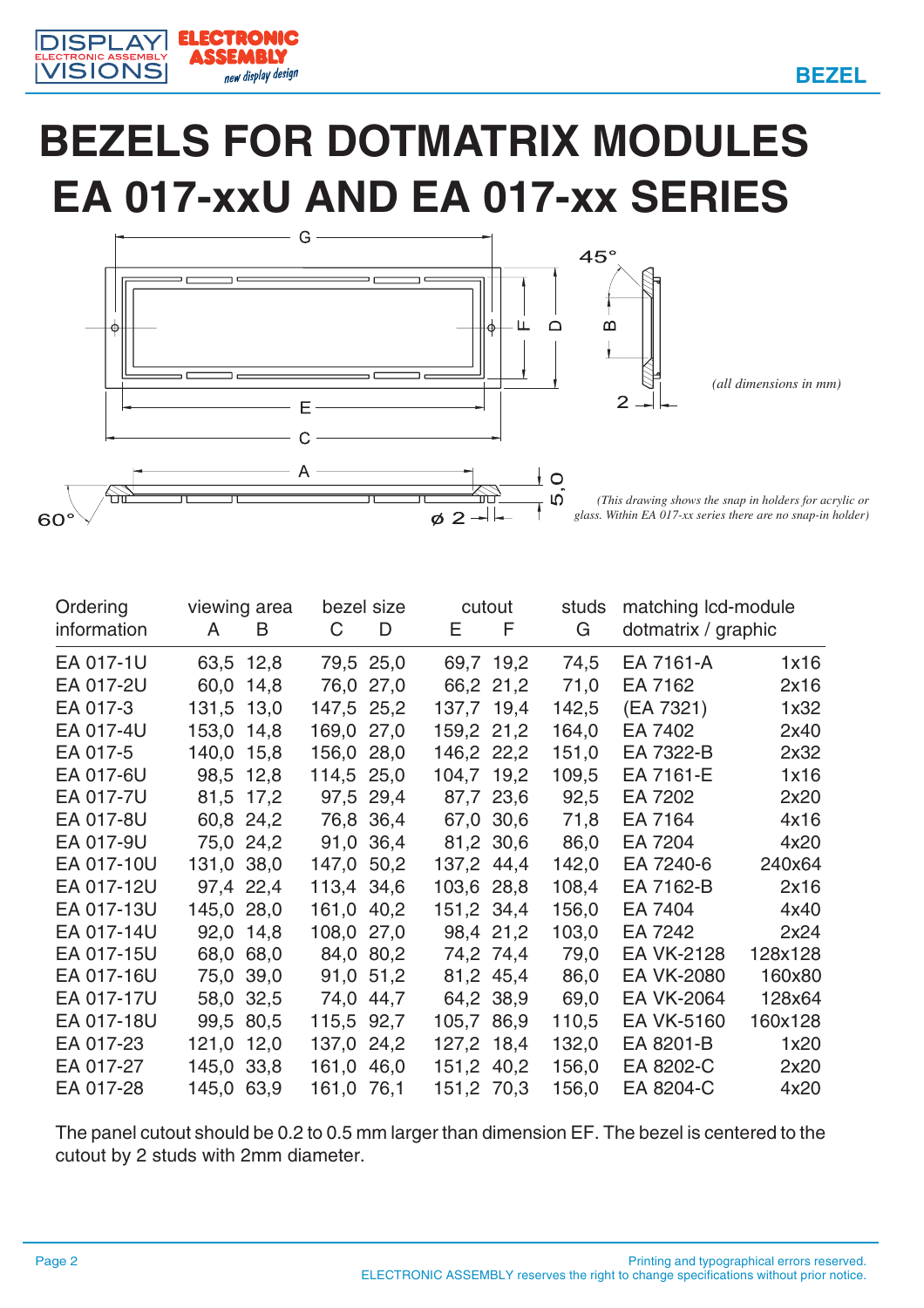

## **BEZELS FOR DOTMATRIX MODULES EA 07 SERIES**



| Ordering    | viewing area |   | bezel size |  | cutout     |  | mounting matching module |
|-------------|--------------|---|------------|--|------------|--|--------------------------|
| information | A            | B |            |  | E.         |  |                          |
| EA 07-B     | 97,0 12,0    |   | 122,0 25,0 |  | 118,0 21,0 |  | 114 x 17 EA 7161-E/-F    |
| EA 07-C     | 60,0 15,0    |   | 88,0 28,0  |  | 84,0 24,0  |  | 80 x 20 EA 7162 a.o.     |
| EA 07-D     | 82,0 17,0    |   | 107,0 30,0 |  | 103,0 26,0 |  | 99 x 20 EA 7202 a.o.     |
| EA 07-E     | 151,0 15,0   |   | 176,0 28,0 |  | 174,0 24,0 |  | 169 x 20 EA 7402 a.o.    |

The bezels from the EA 07 series are always delivered without acrylicglass window.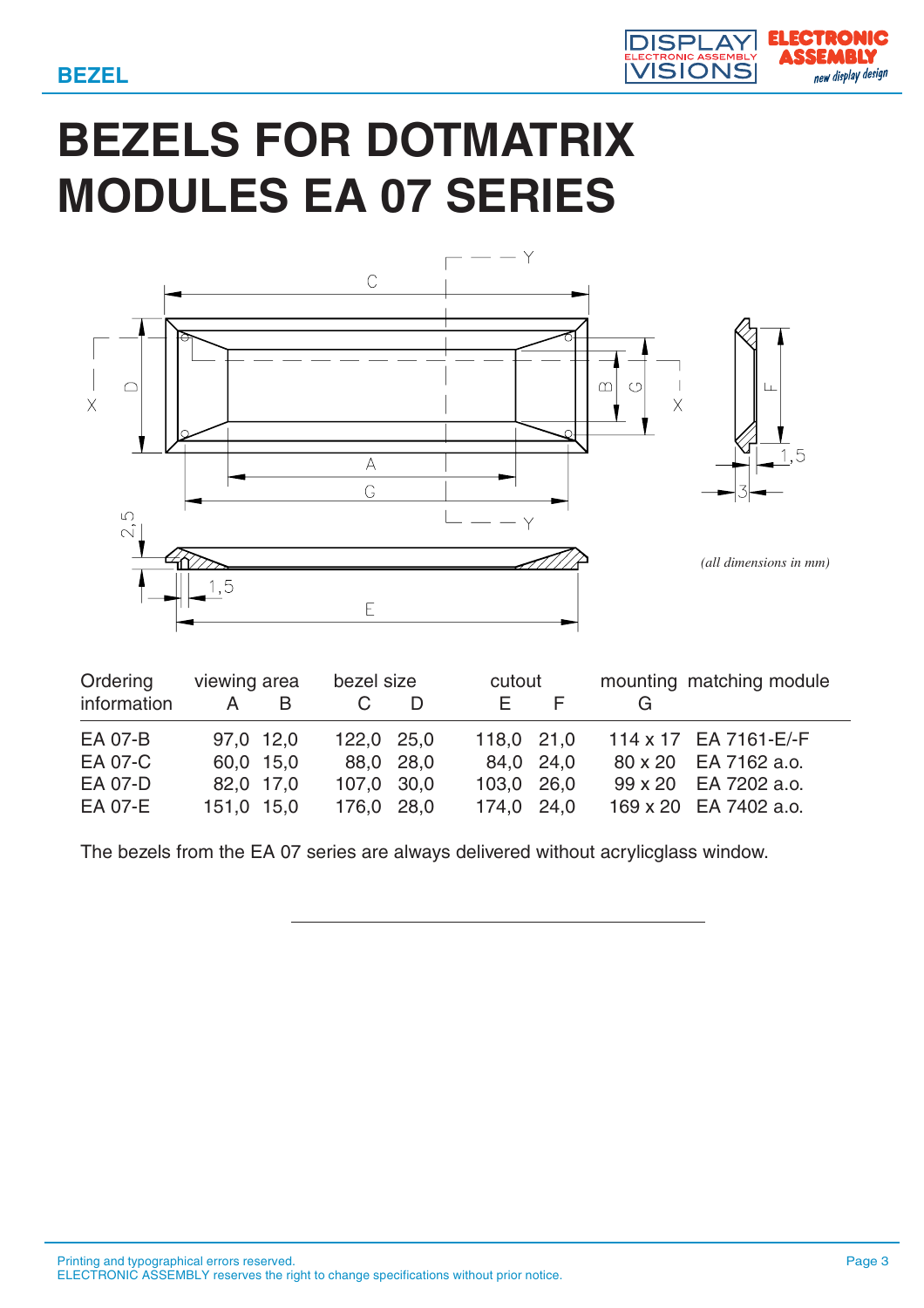



### **BEZELS FOR FRONTPANEL DESIGN AND MOUNTING STANDARD BEZELS WITH SCREWPINS M2,5 FOR LCD-MODULES FROM SERIES EA 11xx,**

**EA 21xx, EA 31xx, 41xx AND EA 61xx**



| Ordering    | viewing area |           |            | bezel size |       | cutout    | mounting          | matching module |  |
|-------------|--------------|-----------|------------|------------|-------|-----------|-------------------|-----------------|--|
| information |              | B         |            |            |       |           |                   |                 |  |
| EA 03       |              | 45.6 17.7 |            | 70,0 32,0  |       | 54.5 22,0 | 61 / M2.5         | 13mm 4digit     |  |
| EA 08-N     |              | 62.2 22.6 |            | 87,0 36,6  | 72.7  | 28,2      | 80.3/M2.5         | 18mm 4digit     |  |
| EA 09       |              | 86,2 17,7 | 113,0 32,0 |            | 96.0  | 22,0      | 104 / M2.5        | 13mm 8digit     |  |
| EA 050-N    | 160,0        | 56,0      | 189,0 73,0 |            | 173,2 | 62,3      | $180,3 \times 61$ | 50mm 4digit     |  |

The bezels have two (EA 050-N: four) screwpins M2,5 for mounting the LCD-module on the frontpanel. The delivery includes the matching nuts.

At 5 pcs off we can deliver these bezels (excl. EA 050-N) with pasted acrylicglass (thickness 1mm).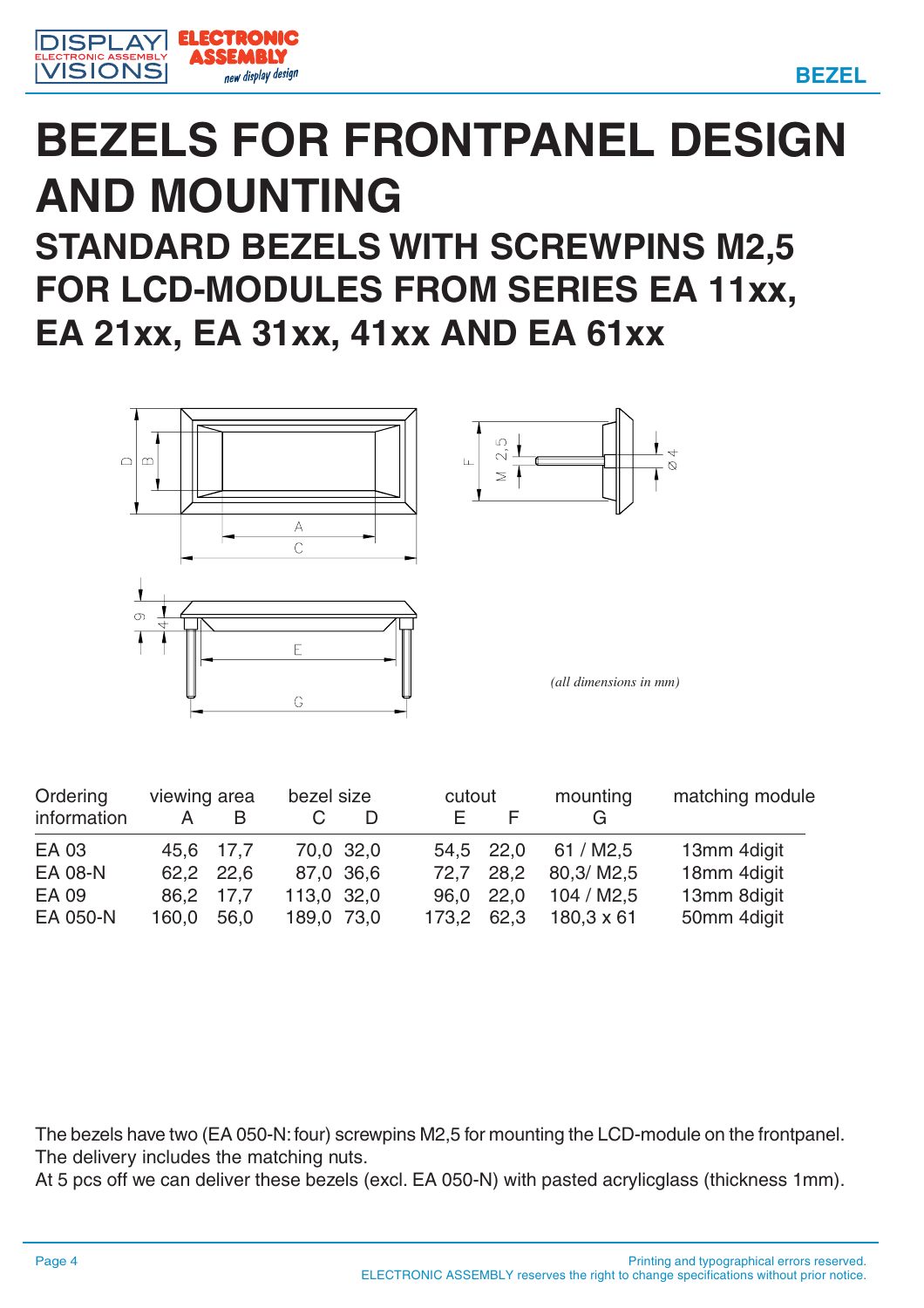

# **FRONTPANEL AND MOUNTING BEZELS FOR LED-MODULES WITH 12, 19, 25mm DIGIT HEIGHT**





*(all dimensions in mm)*

|       |      |                                                |   |                                                                                                         |   | mounting                                                                                  | matching      |
|-------|------|------------------------------------------------|---|---------------------------------------------------------------------------------------------------------|---|-------------------------------------------------------------------------------------------|---------------|
| A     | B    | C                                              | D | Е.                                                                                                      | F | G                                                                                         | module        |
|       | 12,2 |                                                |   |                                                                                                         |   | 48,5/M3                                                                                   | 4 Digit (LED) |
| 106,0 | 12,2 |                                                |   |                                                                                                         |   | 114,5/M3                                                                                  | 9 Digit (LED) |
|       |      |                                                |   |                                                                                                         |   | 50 / M3                                                                                   | 3 Digit (LED) |
|       |      |                                                |   |                                                                                                         |   | 101                                                                                       | 8 Digit (LED) |
| 38,0  | 19,5 |                                                |   | 55,0                                                                                                    |   | 45 / M3                                                                                   | 3 Digit (LED) |
| 50,0  | 19,5 |                                                |   |                                                                                                         |   | 58 / M3                                                                                   | 4 Digit (LED) |
| 77,0  | 19,5 |                                                |   | 93,0                                                                                                    |   | 84 / M3                                                                                   | 6 Digit (LED) |
|       |      | viewing area<br>42,7<br>43,0 25,0<br>93.0 25.0 |   | bezel size<br>63,0 25,5<br>125,5 25,5<br>62,5 38,0<br>114,0 38,0<br>59,0 32,0<br>70,5 32,0<br>97,0 32,0 |   | cutout<br>59,0 21,5<br>121,5 21,5<br>58,5 34,0<br>110,0 34,0<br>28,0<br>66,5 28,0<br>28,0 |               |

These bezels are usually delivered with a red acrylicglass window. Alternatively you can order a clear acrylicglass window. The ordering information is now e.g: **EA 096-K** insted of **EA 096-R**.